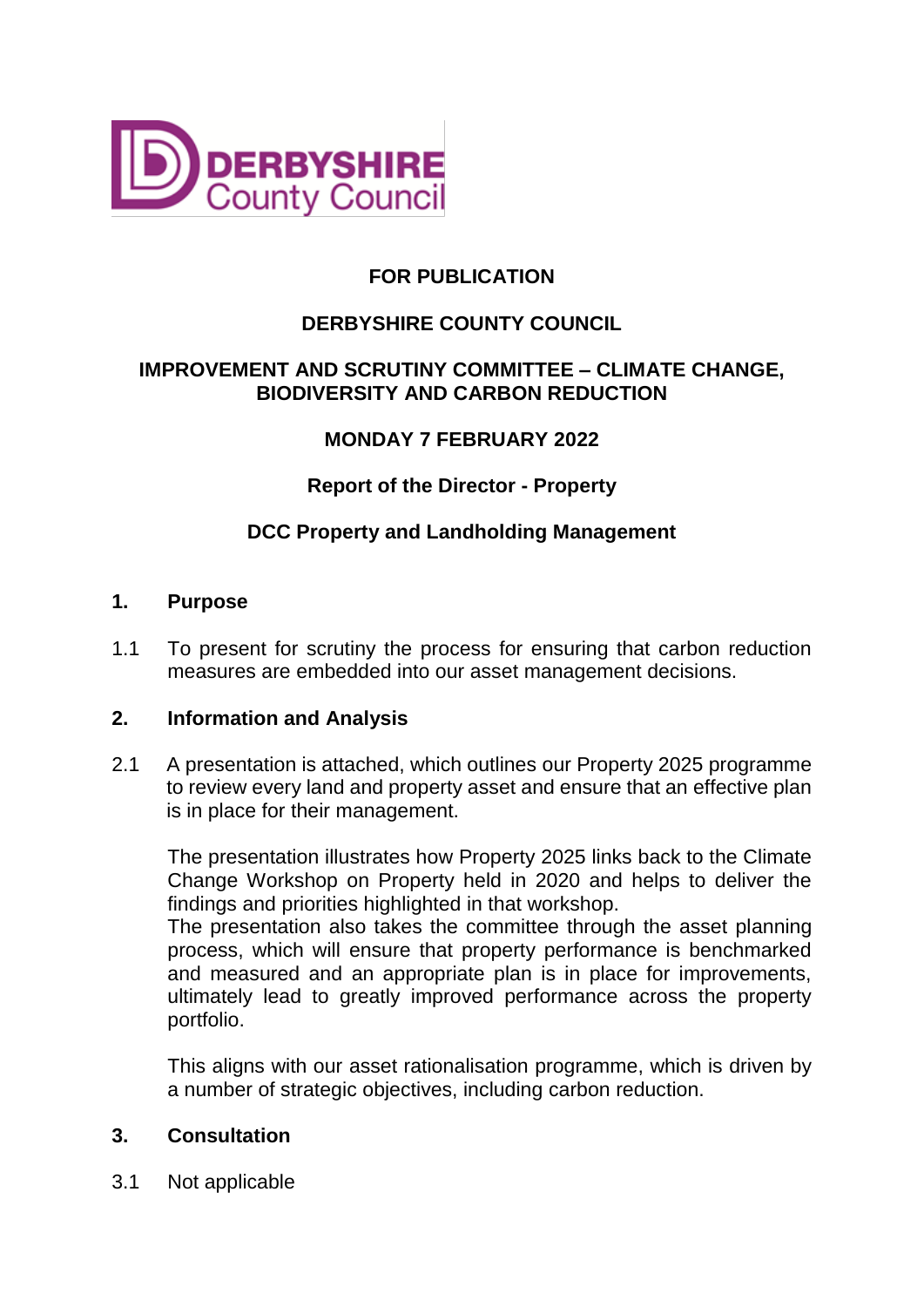# **4. Alternative Options Considered**

4.1 Not applicable

## **5. Implications**

5.1 Appendix 1 sets out the relevant implications considered in the preparation of the report.

## **6. Background Papers**

6.1 None

### **7. Appendices**

7.1 Appendix 1 – Presentation on 'Introducing a Sustainable Future for our Corporate Estate'

## **8. Recommendation(s)**

That Committee:

a) That the committee receive the presentation

### **9. Reasons for Recommendation(s)**

9.1 This is a briefing for scrutiny and not a decision

**Report Janet Scholes Contact Author: details: Janet.Scholes@derbyshire.gov.uk**